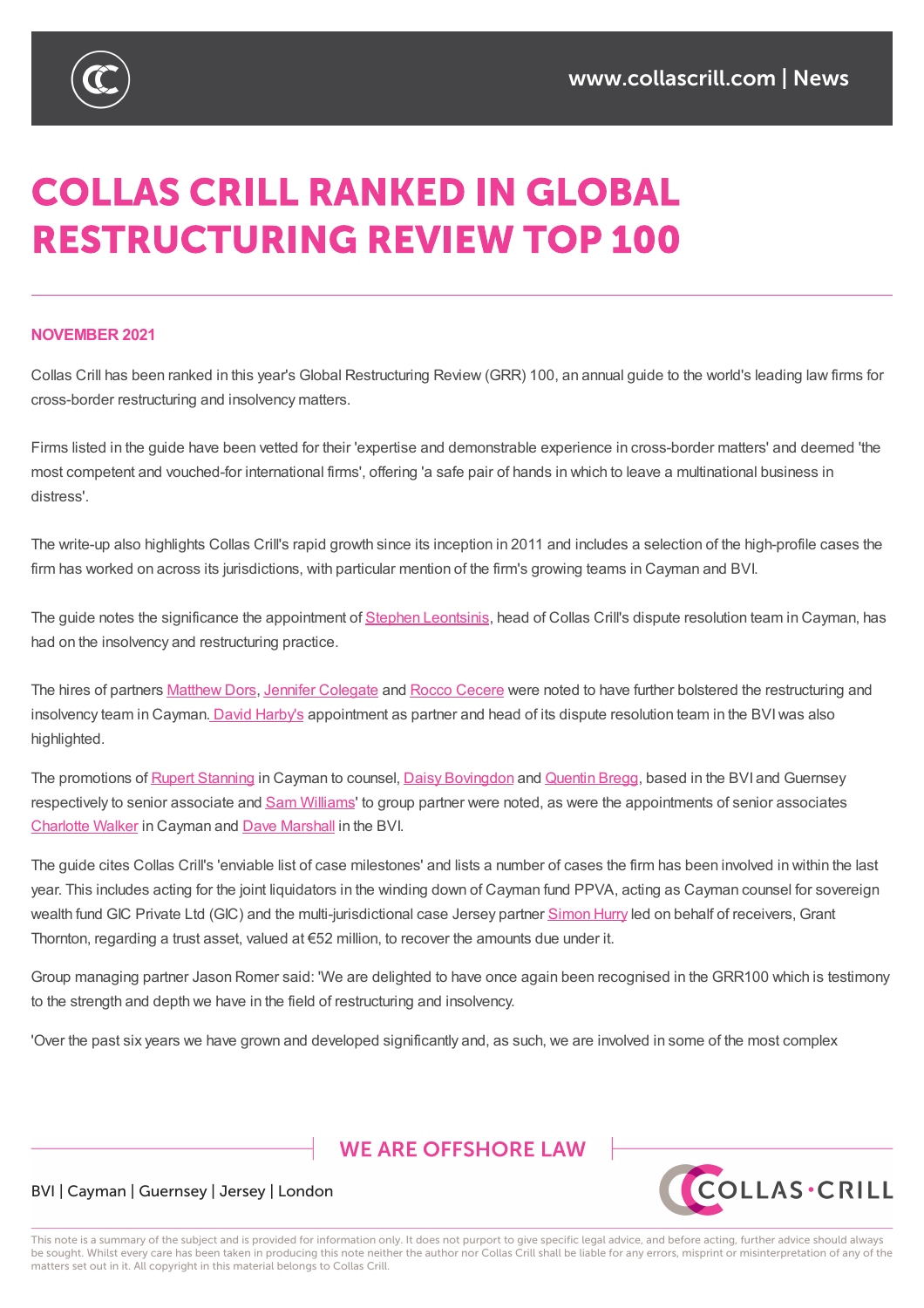

insolvency and restructuring matters across all our jurisdictions. This growth is firm-wide and reflects our strategy of building strengths on strengths.'

'Over the past six years we have grown and developed significantly and, as such, we are involved in some of the most complex

GRR subscribers can view the full write-up here

# **WE ARE OFFSHORE LAW**



BVI | Cayman | Guernsey | Jersey | London

This note is a summary of the subject and is provided for information only. It does not purport to give specific legal advice, and before acting, further advice should always be sought. Whilst every care has been taken in producing this note neither the author nor Collas Crill shall be liable for any errors, misprint or misinterpretation of any of the matters set out in it. All copyright in this material belongs to Collas Crill.